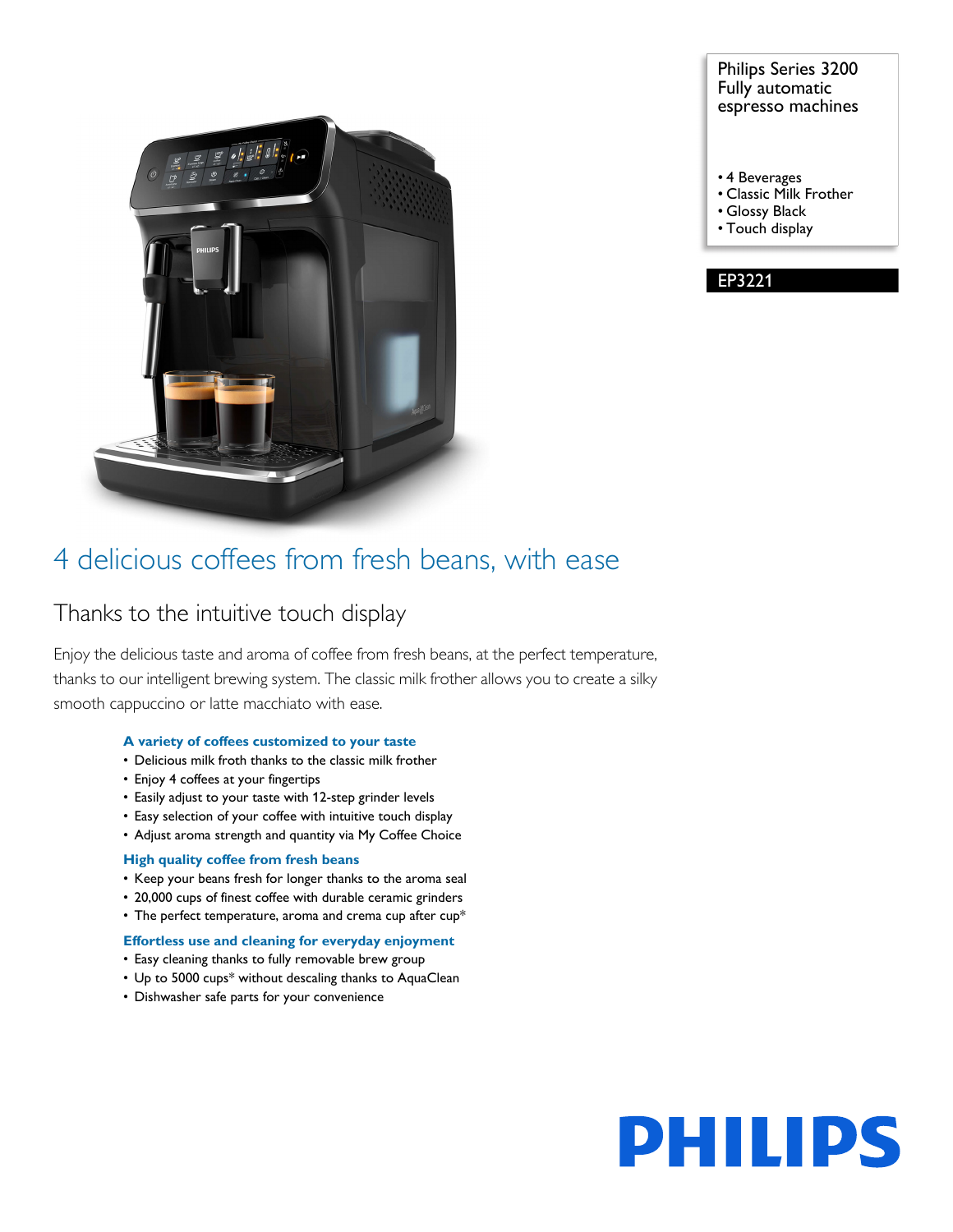#### Fully automatic espresso machines 4 Beverages Classic Milk Frother, Glossy Black, Touch display

# **Highlights**

#### **4 aromatic coffees**



Enjoy your favourite coffees for your special moments. Whether you crave for an espresso, a cofffee or a milk based recipe, your fullyautomatic machine delivers a perfect in-cup result with no hassle and in no time!

#### **Classic milk frother**



The Classic Milk Frother dispenses steam, allowing you to easily prepare silky smooth milk froth for your cappuccino. What's more? With only two parts, the Classic Milk Frother is also easy to clean.

#### **Intuitive touch display**

The irresistible taste and aroma of coffee from fresh beans is just one touch away. Our intuitive touch display allows you to easily select your favorite coffee.

#### **My Coffee Choice**

Adjust the strength and quantity of your beverage with the My Coffee Choice menu. Easily choose from three different settings to suit your preferences.

#### **12-step grinder adjustment**



Our durable ceramic grinders can be adjusted in 12 steps, so you can turn your beans into anything from ultra-fine powder to coarse grindings.

#### **Perfect temperature and aroma**



The Aroma Extract system intelligently strikes the optimum balance between brewing temperature and aroma extraction by keeping the water temperature between 90 and 98°C, while regulating the water flow rate, so you can enjoy delicious coffees.

#### **100% ceramic grinders**



Our grinders are 100% pure ceramic: extremely hard and precise, so you can enjoy fresh aromatic coffee, for at least 20.000 cups.

#### **Preserve beans' aroma**



The new Aroma seal protects your favorite coffee beans and makes sure they preserve their original aroma over time, while reducing the grinder noise.

#### **AquaClean filter**



By changing the filter after being prompted by the machine, you will not need to descale your machine for up to 5000 cups\*, while enjoying clear and purified water.

#### EP3221/44